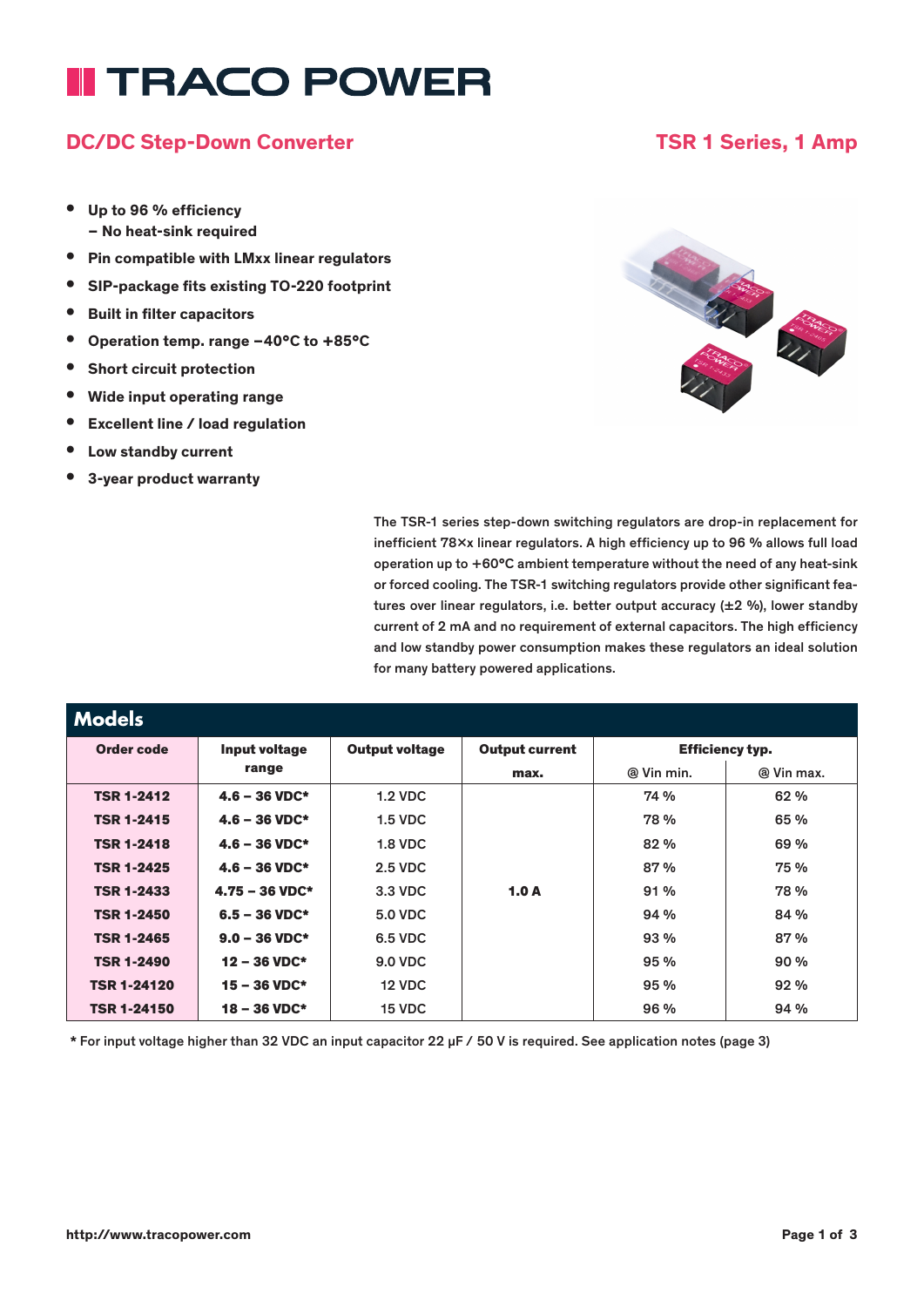## **II TRACO POWER**

| <b>Input Specifications</b>                                                                              |                                                                                                                     |  |  |
|----------------------------------------------------------------------------------------------------------|---------------------------------------------------------------------------------------------------------------------|--|--|
| Maximum input current (at Vin min. and 1 A output current)                                               | 1 A                                                                                                                 |  |  |
| No load input current                                                                                    | 1 mA typ.                                                                                                           |  |  |
| Reflected ripple current                                                                                 | 150 mA                                                                                                              |  |  |
| Input filter                                                                                             | internal capacitors, see application notes for to<br>meet EN55022 class A                                           |  |  |
| <b>Output Specifications</b>                                                                             |                                                                                                                     |  |  |
| Voltage set accuracy                                                                                     | $\pm 2$ % (at full load)                                                                                            |  |  |
| Regulation<br>- Input variation<br>- Load variation (10-100 %)1.2&1.5 VDC models: 0.6 %<br>other models: | 0.2%<br>0.4%                                                                                                        |  |  |
| Overshoot startup voltage                                                                                | $1.0%$ max.                                                                                                         |  |  |
| Minimum load                                                                                             | not required                                                                                                        |  |  |
| $1.2 - 6.5$ VDC models:<br><b>Ripple and noise</b> (20 MHz Bandwidth)<br>9 - 15 VDC models:              | 50 mV max.<br>75 mV max.                                                                                            |  |  |
| Temperature coefficient                                                                                  | $\pm 0.015$ % / °C max.                                                                                             |  |  |
| <b>Dynamic load response</b> 50% load change (upper half)                                                | 150 mV max. peak variation<br>250 µS max. response time                                                             |  |  |
| <b>Startup rise time 10 % to 90 % Vout</b>                                                               | 2 <sub>m</sub>                                                                                                      |  |  |
| Short circuit protection                                                                                 | continuous, automatic recovery                                                                                      |  |  |
| <b>Current limitation</b>                                                                                | at 2.5 A typ.                                                                                                       |  |  |
| <b>Capacitive load</b>                                                                                   | 470 µF max.                                                                                                         |  |  |
| <b>General Specifications</b>                                                                            |                                                                                                                     |  |  |
| $-$ Operating<br><b>Temperature ranges</b><br>- Storage                                                  | $-40^{\circ}$ C to $+85^{\circ}$ C<br>(-40°F to +185°F)<br>$-55^{\circ}$ C to $+125^{\circ}$ C<br>(-67°F to +257°F) |  |  |
| Derating                                                                                                 | $2.4$ %/K above 60°C                                                                                                |  |  |
| <b>Shock and vibration</b>                                                                               | acc. MIL-STD-810F                                                                                                   |  |  |
| Humidity (non condensing)                                                                                | 95 % rel H max.                                                                                                     |  |  |
| Reliability, calculated MTBF (MIL-HDBK-217F, at +25°C, ground benign)                                    | >5'350'000 h                                                                                                        |  |  |
| <b>Isolation voltage</b>                                                                                 | none                                                                                                                |  |  |
| <b>Switching frequency</b>                                                                               | 500 kHz ±10 % (pulse width modulation)                                                                              |  |  |
| <b>Environmental compliance</b><br>- Reach<br>$-$ RoHS                                                   | www.tracopower.com/products/reach-declaration.pdf<br>RoHS directive 2011/65/EU                                      |  |  |
| <b>Physical Specifications</b>                                                                           |                                                                                                                     |  |  |
| <b>Casing material</b>                                                                                   | non-conductive plastic                                                                                              |  |  |
| Potting material                                                                                         | silicon (flammability to UL 94V-0 rated)                                                                            |  |  |
| Package weight                                                                                           | <b>1.9 g</b> $(0.07 \text{ oz})$                                                                                    |  |  |
| Soldering profile                                                                                        | max. 265°C / 10 sec. (wave soldering)                                                                               |  |  |

All specifications valid at nominal input voltage, full load and +25°C after warm-up time unless otherwise stated.